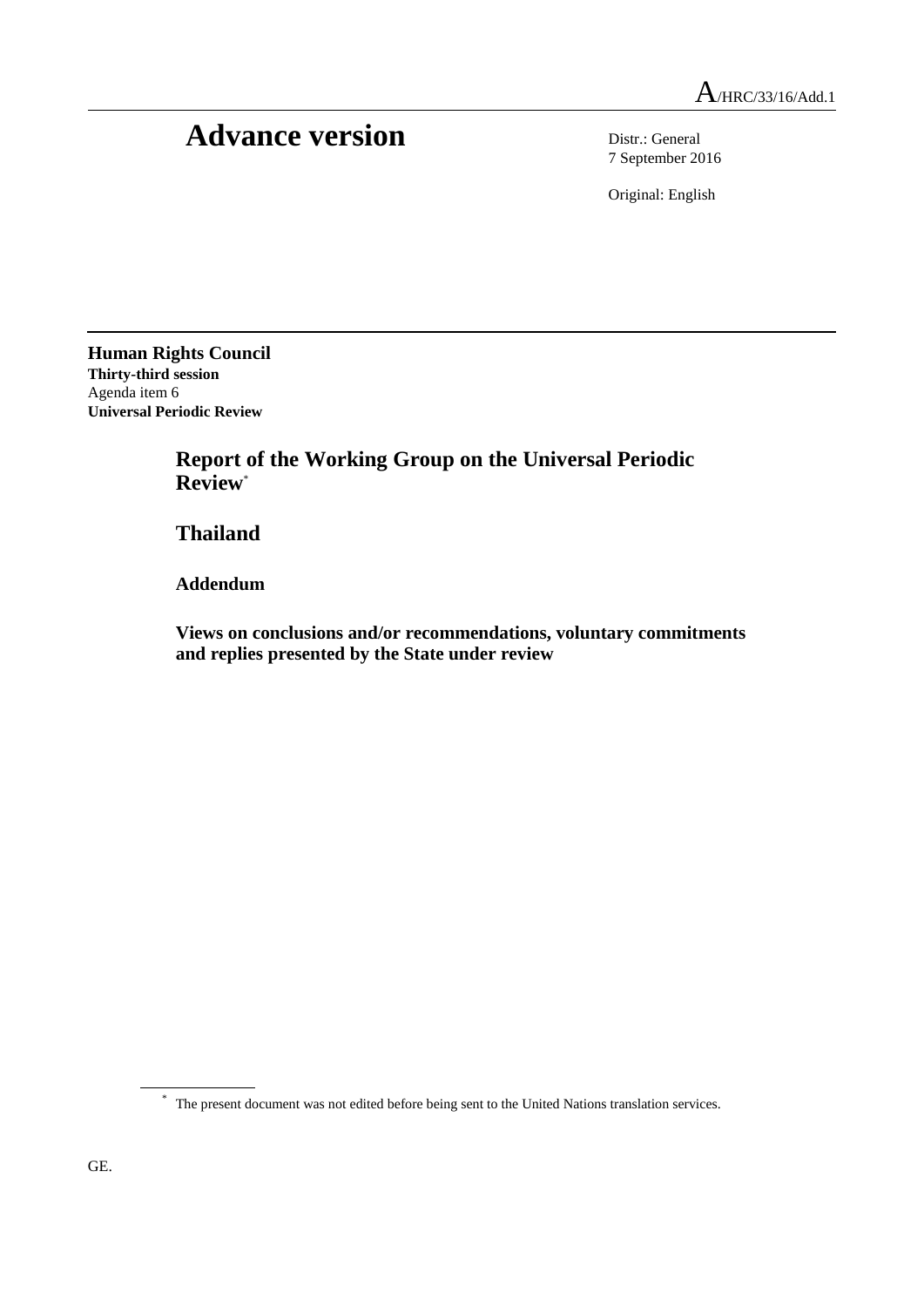1. Thailand appreciates the constructive dialogue with all countries and welcomes all recommendations made during our second cycle Universal Periodic Review on 11 May 2016. During the review, we immediately accepted 181 recommendations out of 249 recommendations and deferred the decision on 68 recommendations for further consideration.

2. Subsequently the National UPR Committee Meeting as well as two small group discussions were organised to discuss all remaining recommendations more in depth with agencies concerned and academicians. On 23 August 2016, the decision on these remaining recommendations was approved by the Cabinet.

# **The following recommendations enjoy the support of Thailand**

# **159.10 Consider ratifying ILO Convention No. 189**

3. Thailand reaffirms our determination to protect the right to work of all persons, including the rights of domestic workers.

# **159.17 Create an independent body to investigate all torture allegations, including in Thailand's Deep South, and bring perpetrators to justice**

4. As a party to the CAT, the Thai Government takes the allegations related to torture seriously. We accept this recommendation on the understanding that the National Human Rights Commission of Thailand (NHRCT) is the independent body responsible for receiving complaints and investigating all torture investigations. At present, the NHRCT has a mandate and regularly conducts visits to all detention facilities and monitors torture cases, including in the southern border provinces area.

5. As Thailand is working towards the ratification of the OP-CAT, the Ministry of Justice has also identified the NHRCT to be designated as a National Preventive Mechanism (NPM) and carry out mandates in accordance with the provisions in the Optional Protocol.

## **159.30 Commute the death sentences with a view to abolishing the death penalty**

6. The recommendation enjoys our support as it is in line with the recommendations 158.72–158.75 that we already accepted and our intention to take steps towards the abolition of death penalty as indicated in the  $2<sup>nd</sup>$  and  $3<sup>rd</sup>$  National Human Rights Plans.

# **159.31 In line with the rules 83–85 of the UN Standard Minimum Rules for the Treatment of Prisoners, "the Nelson Mandela rules", to create an external, independent inspection body that has access to all categories of prisoners in all places of detention that are under the Ministry of Justice**

7. Thailand strives to promote rights-based, gender-sensitive criminal justice through the implementation of the UN standards and norms, the UN Standard Minimum Rules for the Treatment of Prisoners (the Mandela Rules) and the UN Rules for the Treatment of Women Prisoners and Non-custodial Measures for Women Offenders (the Bangkok Rules). We therefore accept the recommendation regarding the implementation of the Mandela Rules on the understanding that our existing independent bodies, namely the NHRCT and the Ombudsman, are the mechanisms that perform the roles in accordance with said obligation.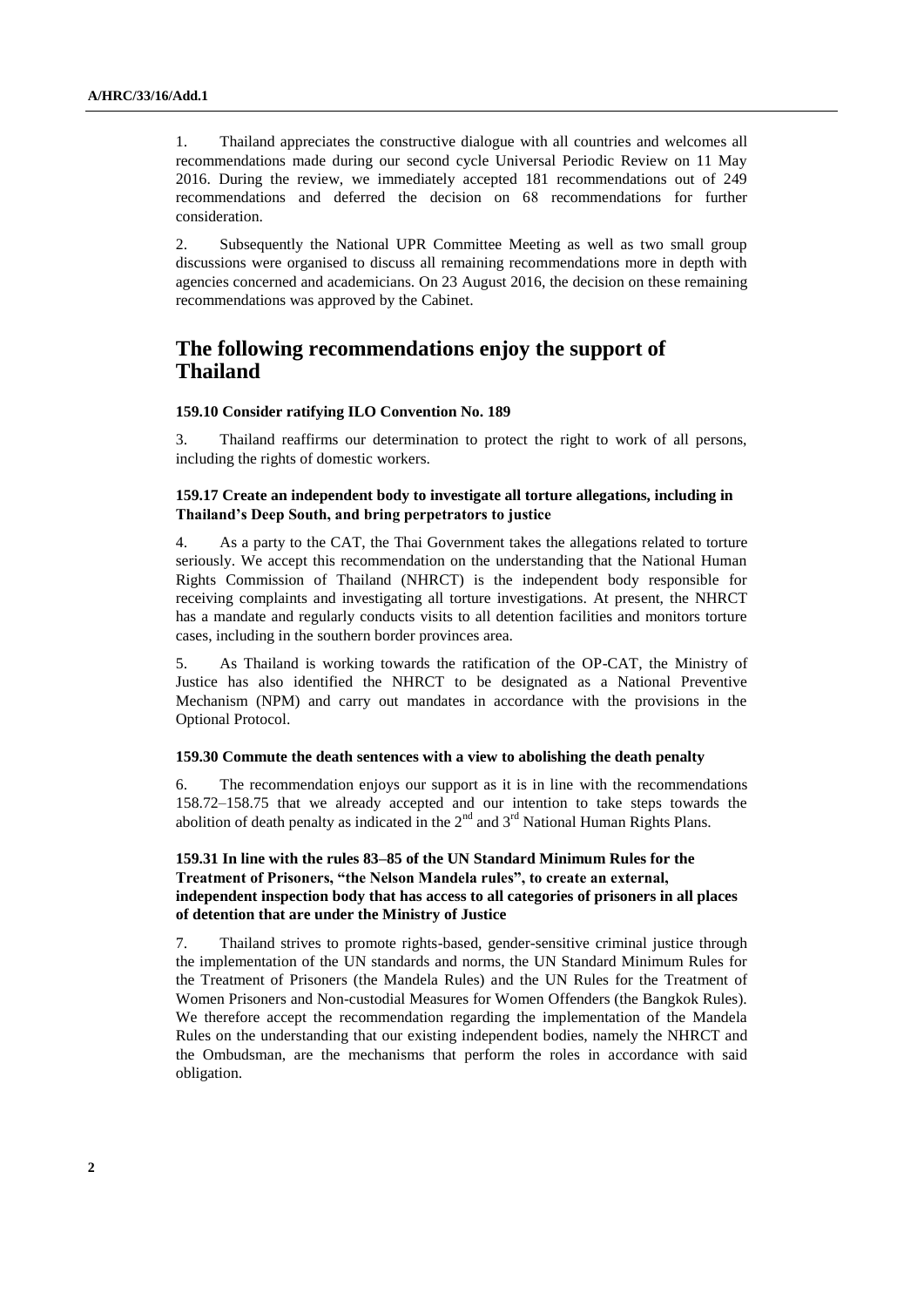8. Similar to our explanation on recommendation 159.17, the NHRCT regularly visits all prisons and detention facilities to check the well-being of those detained. Prisoners and detainees can also file their complaints and request for the visit by the two bodies.

9. In a broader picture, the Ministry of Justice is now in the process of amending the Penitentiary Act of 1936 with the objective to reform our national corrections system to be more consistent with international standards and our relevant obligations.

## **159.35 Further address all forms of gender-based violence and abuses by revising the relevant provisions of the Penal Code, Criminal Procedure Code and Domestic Violence Victim Protection Act**

10. Thailand accepts this recommendation as the elimination of violence against women is one of our priorities in the work to protect and advance women's rights and in line with our CEDAW obligations. To achieve this, the Ministry of Social Development and Human Security has taken many steps, in particular the promulgation of the 2015 Gender Equality Act and amendments of relevant laws such as Section 277 of the Criminal Code (regarding rape) and Sections 246 and 247 of the Criminal Procedure Code (regarding the prohibition of execution of pregnant prisoners).

## **159.49 Eliminate the legal provision that states that the age limit of marriage could be lowered to 13 years old in cases where children were sexually abused and could consequently marry the perpetrators**

11. Thailand accepts the recommendation to eliminate the legal provision on lowering the age limit of marriage for children who are sexually abused. The Ministry of Social Development and Human Security has already conducted a study and proposed to amend relevant provisions in the Criminal Code on offence relating to sexuality to the Ministry of **Justice** 

# **Thailand notes the following recommendations**

# **On the ratification of international human rights treaties**

12. We note the recommendations **159.1–159.8, 159.11, 159.65.** Thailand has become party to 7 core human rights treaties, several Optional Protocols, as well as other human rights related conventions such as UNTOC, UNCAC, and the ILO Conventions. Our line agencies have been working to fulfill our obligations as set forth in those conventions, particularly the implementation and reporting to the treaty bodies.

13. As of now, our efforts and priorities of the work towards the ratification of additional conventions are given to those that are of our interests, namely the ICPPED, OP-CAT, ICCPR-OP1, Marrakesh Treaty, and the ILO Convention No. 188 (concerning work in the fishing sector), as indicated in our voluntary pledges. The Cabinet also recently approved the withdrawal of the reservation to Article 4 of the CERD. We are now in the process of preparing an instrument of withdrawal of reservation to be submitted to the United Nations.

## **On the implementation of international human rights obligations**

14. We note the recommendation **159.12** given that the country follows a dualistic legal system, meaning that international treaties are not directly applicable in our domestic system. Nevertheless, in practice, there have been several cases that the court directly referred to international human rights instruments. For example, the Constitutional Court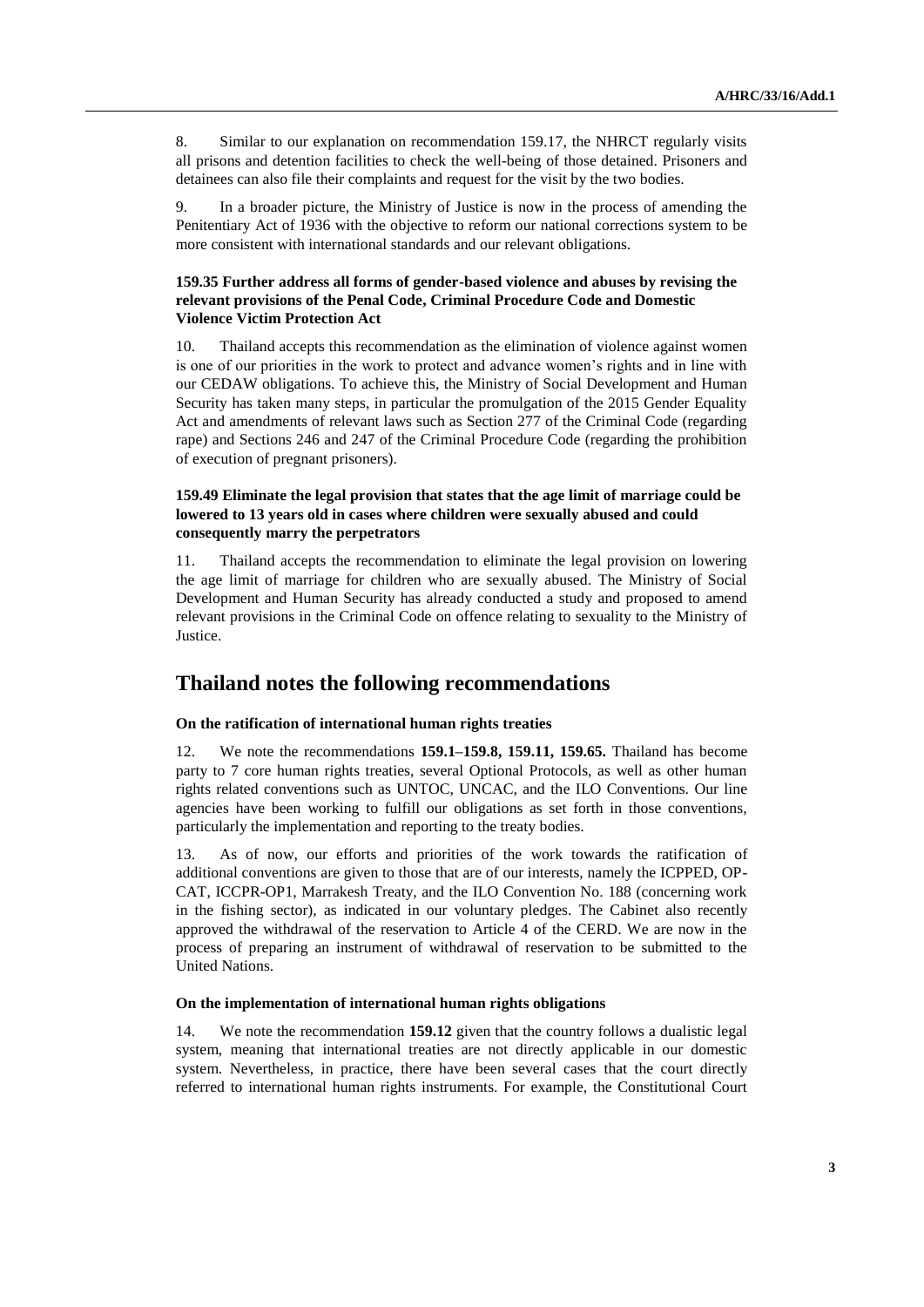cited the country's obligations under the CRPD to rule that the regulation restricting persons with disabilities from being judges was unconstitutional.

15. We note the recommendation **159.20**. Although there is not a clear indication about the adoption of a comprehensive anti-discrimination law, the principle of nondiscrimination has always been enshrined in the Thai constitutions, including in the draft Constitution that was approved in the referendum on 7 August 2016. The principle is also included in many other laws, such as the Gender Equality Act of 2015 which protects everyone from gender-based discrimination.

## **On civil and political rights**

16. After 22 May 2014 till now, there have been gradual removal or relaxation of restrictions, such as the revocation of the Martial Law, and the lifting of prohibitions on overseas travel for some political figures and on holding academic seminars or public debates.

17. Yet, Thailand is still in the transitional period working towards reconciliation and reform to overcome political conflicts and social divisiveness that occurred during the past decade. There is still the need of maintaining certain laws and orders to ensure social harmony and peaceful environment. These laws and orders do not mean to intimidate dissenting voices or go against the principles of the rights to freedom of expression and of assembly.

18. Thailand notes the recommendations **159.9, 159.13–159.16, 159.18–159.19, 159.32– 159.34, 159.36–159.47, 159.50–159.63** because we are not ready to accept these recommendations at this stage. But that is with an understanding that as the situation improves, there will continue to be more relaxation of unnecessary limitations. Some useful elements in the recommendations will also be taken into serious consideration by relevant agencies.

19. The successful holding of a Referendum on the draft Constitution on 7 August 2016 is a reflection of how Thai citizens chose to determine the future course of the country. Thailand is fully committed to the improvement and advancement of the promotion and protection of human rights. Thai people continue to cherish and believe in democracy. Our determination to work towards a sustainable democracy that best fits our country will remain unchanged.

#### **On death penalty**

20. Our intention to abolish the death penalty is reaffirmed in the  $3<sup>rd</sup>$  National Human Rights Plan as well as by our acceptance of the recommendations 158.72–158.75 as they are in line with our position to take a step by step approach given there are still different public sentiments on this issue. In practice, the death penalty has not been imposed for almost a decade, with the last execution taking place in 2009. We note the recommendations **159.21–159.29** and will consider them in subsequent UPR cycles when our work reaches the stage of complete abolition.

## **On the protection of the family**

21. Thailand notes the recommendation **159.48** and reaffirms the importance attached to family as the most fundamental unit of society. Thailand is now in the process of finalizing the National Policies and Strategies on Enhancing Family Institution (2017–2021).